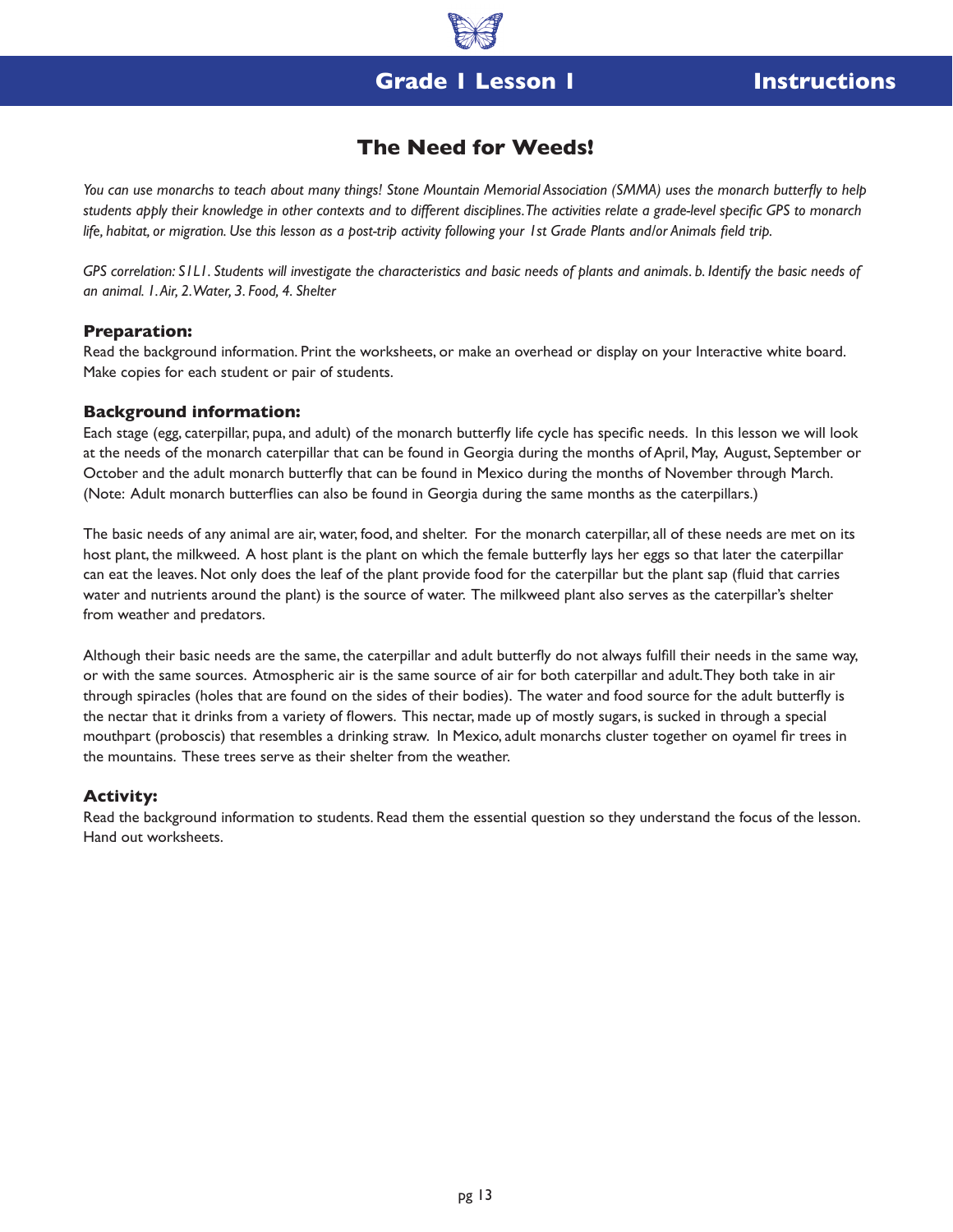

### **Grade 1 Lesson 1**

# **Student Worksheet**

### **Essential Question:**

Where does the monarch caterpillar find its basic needs in Georgia?

Draw a line from each basic need word (air, water, food and shelter) to the correct picture answer.

You have two picture choices for each word.

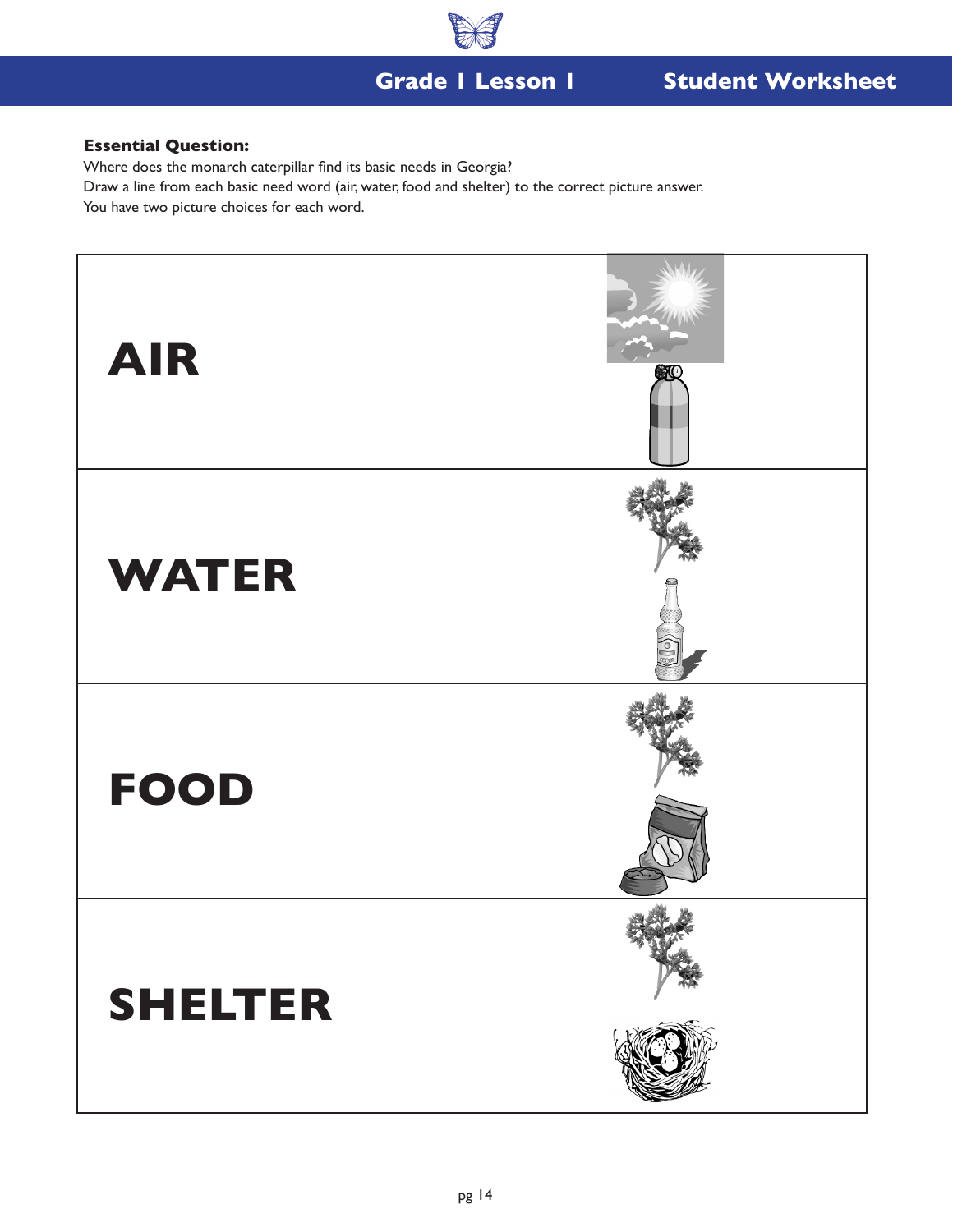

### **Grade 1 Lesson 1**

# **Student Worksheet**

### **Essential Question:**

Where does the monarch butterfly find its basic needs in Mexico?

Draw a line from each basic need word (air, water, food and shelter) to the correct picture answer.

You have two picture choices for each word.